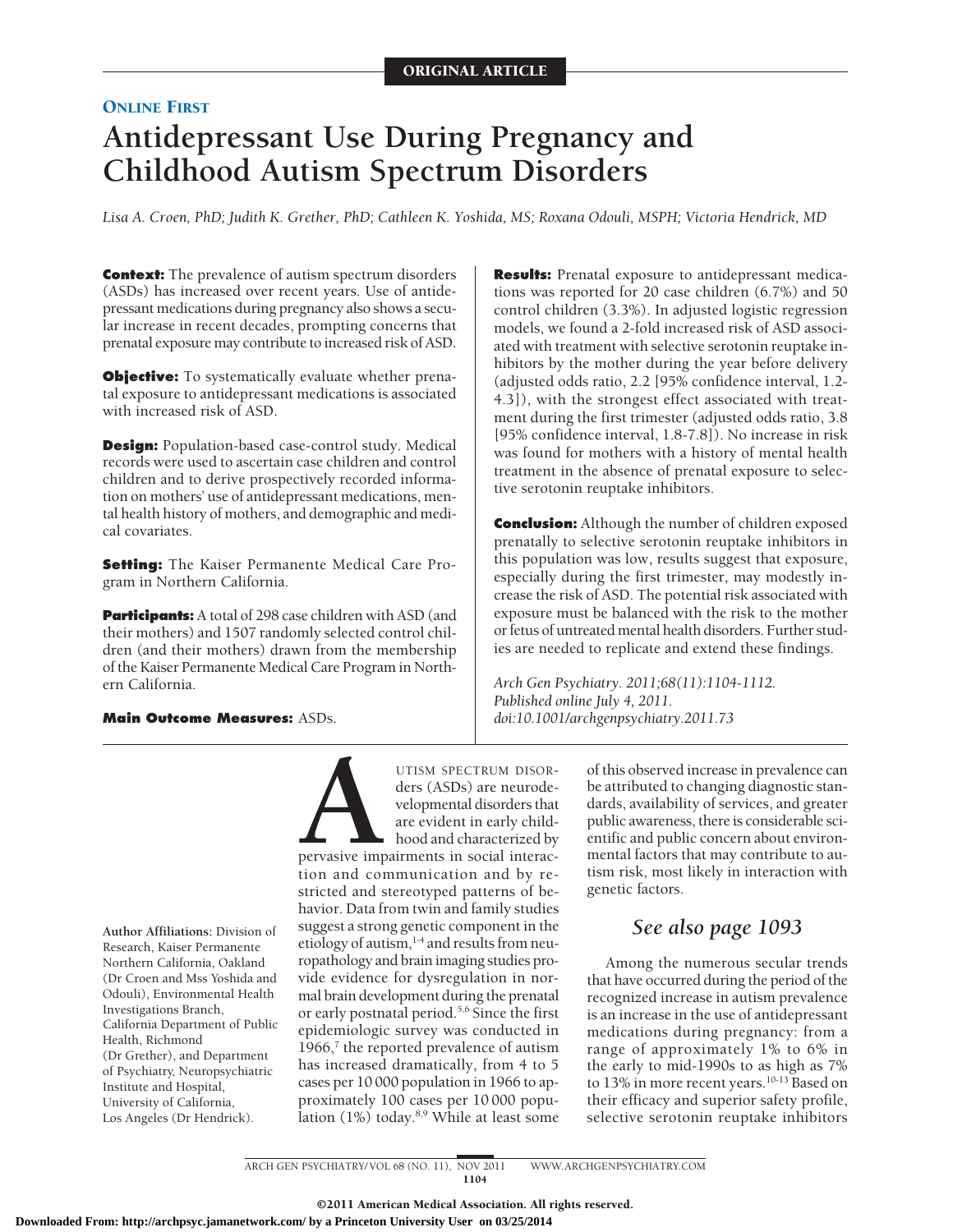(SSRIs) have become the first-line treatment for depression and other psychiatric conditions, including anxiety and obsessive-compulsive disorders. Selective serotonin reuptake inhibitors and other antidepressant medications cross the placenta<sup>10-12</sup> and are secreted in breast milk, $12,13$  thus raising concerns about adverse effects from fetal and infant exposure. Atypical serotonin patterns in blood specimens obtained from individuals diagnosed with ASD and their family members have been consistently reported from multiple studies,<sup>14</sup> but the underlying biologic pathways that may link serotonin in peripheral blood with phenotypic expression of ASD remain to be elucidated. As called for in a recent article by Hadjikhani,<sup>15</sup> systematic study of ASD and prenatal exposure to SSRIs and other antidepressant medications is clearly needed. To our knowledge, no prior studies have addressed this important question.

Studies evaluating prenatal antidepressant exposure and other pediatric outcomes, such as major congenital malformations<sup>12,16-19</sup> and other adverse obstetric or neonatal outcomes, have shown weak and inconsistent associations.<sup>16,18,20-22</sup> Poor neonatal adaptation has been reported for exposure late in pregnancy.18,23,24 Directly relevant to concerns about a possible association with ASD, very few studies have evaluated the possible effects of prenatal exposure on longer-term outcomes, such as milestone achievement, cognitive skills, and behavioral outcomes. Although the majority of such studies have found no difference between prenatally exposed and unexposed children, some reports indicate possible subtle effects on motor development and control<sup>25</sup> and differences in reaching milestones.<sup>26</sup> Experimental studies using rodent models indicate that transient inhibition of the serotonin transporter with the SSRI fluoxetine hydrochloride during early brain development has consequences for some measured behaviors later in life.<sup>27,28</sup>

Evaluation of fetal exposure to SSRIs and other antidepressant medications as a potential risk factor for ASD and other neurodevelopmental conditions is complicated by the difficulty in distinguishing the effects of medication exposure from the effects of the underlying condition that led to treatment. Making this distinction is especially important for the study of autism because a prior history of psychiatric disorders, including depression, has been reported to be more common among mothers of infants later diagnosed with autism than among mothers of unaffected children, suggesting an underlying, preexisting genetic risk.29-32 We conducted a large, population-based casecontrol study with prospective ascertainment of mothers' prescription drug use and history of mental health disorders to investigate the association between antidepressant use by mothers during pregnancy and subsequent diagnoses of ASDs in children.

### METHODS

The study sample was drawn from the Childhood Autism Perinatal Study, a large case-control study of prenatal, perinatal, and neonatal risk factors for ASDs set within the Kaiser Permanente Medical Care Program in Northern California (KPNC), which is a large integrated health care organization that provides care for more than 3.2 million residents and approximately 25% of births in 14 northern California counties. Except for the lowest and highest income earners, the KPNC membership is representative of the total population in the region.<sup>33</sup>

Details of case and control selection have been described previously.34 Briefly, all infants born at a KPNC facility between January 1995 and June 1999 and who remained health plan members for at least 2 years following birth were eligible for inclusion (n=88 163). On the basis of the *International Classification of Diseases, Ninth Revision, Clinical Modification* (*ICD-9-CM*), children with at least 1 diagnosis of autism (*ICD-9-CM* code 299.0), Asperger syndrome (*ICD-9-CM* code 299.8), or pervasive developmental disorder not otherwise specified (*ICD-9-CM* code 299.8) recorded in the KPNC outpatient clinical databases between January 1995 and November 2002 were considered case children (n=420). Previous studies, which we have conducted within the KPNC health care system, indicate a high level of diagnostic validity for these case ascertainment procedures.

Children without an ASD diagnosis were randomly sampled from the remaining cohort of live births at a ratio of 5 control children per 1 case child. Control children (n=2100) were frequency matched to case children by sex, birth year, and hospital of birth.

Because we were interested in examining characteristics of the mother in relation to autism risk in the offspring, we restricted the analysis to 1 child per mother, selecting the case child for women with both a case and a control child in the original study sample and randomly sampling 1 child for inclusion for other women with 2 case or control children (13 case mothers and 5 control mothers). We further restricted the sample to children (73% of initial cases and 72% of initial controls) whose mothers were KPNC members with full pharmacy benefits in the year before delivery (ie, 3 months prior to conception and during each trimester of pregnancy), and we excluded 16 controls whose medical records contained an ASD diagnosis recorded after initial control selection. The final analytic file included all remaining cases and controls from the original study sample.

All inpatient and outpatient prescriptions for antidepressants dispensed at a KPNC pharmacy in the 3 months before the last menstrual period (LMP) through the date of delivery of the study child were identified from the Pharmacy Information Management System. Antidepressants were classified as (1) SSRIs (citalopram hydrobromide, fluoxetine, fluvoxamine maleate, paroxetine hydrochloride, and sertraline hydrochloride); (2) dual-action antidepressants (nefazodone hydrochloride, trazodone hydrochloride, and venlafaxine hydrochloride), including serotonin-noradrenergic-reuptake inhibitors, noradrenergic and specific serotoninergic antidepressants, and noradrenaline-reuptake inhibitors; and (3) tricyclic antidepressants (amitriptyline hydrochloride, desipramine hydrochloride, doxepin hydrochloride, imipramine hydrochloride, nortriptyline hydrochloride, and protriptyline hydrochloride).

In the year before delivery, 4 exposure times were defined: preconception (3 months prior to the estimated LMP), first trimester (first 90 days after the LMP), second trimester (91-180 days after the LMP), and third trimester (181 days after the LMP to date of delivery). The date that the prescription was dispensed and the number of days for which the medication was supplied were used to determine exposure status during each time period. Exposure to antidepressants during a given time period was assumed if a prescription was dispensed during that time period or if the number of days for which the medication was supplied overlapped some portion of the time period. Women were considered "unexposed" if they had no dispensed antidepressant prescriptions and no supply overlap during the entire time period from 3 months prior to the LMP through the date of delivery. The estimated LMP was as re-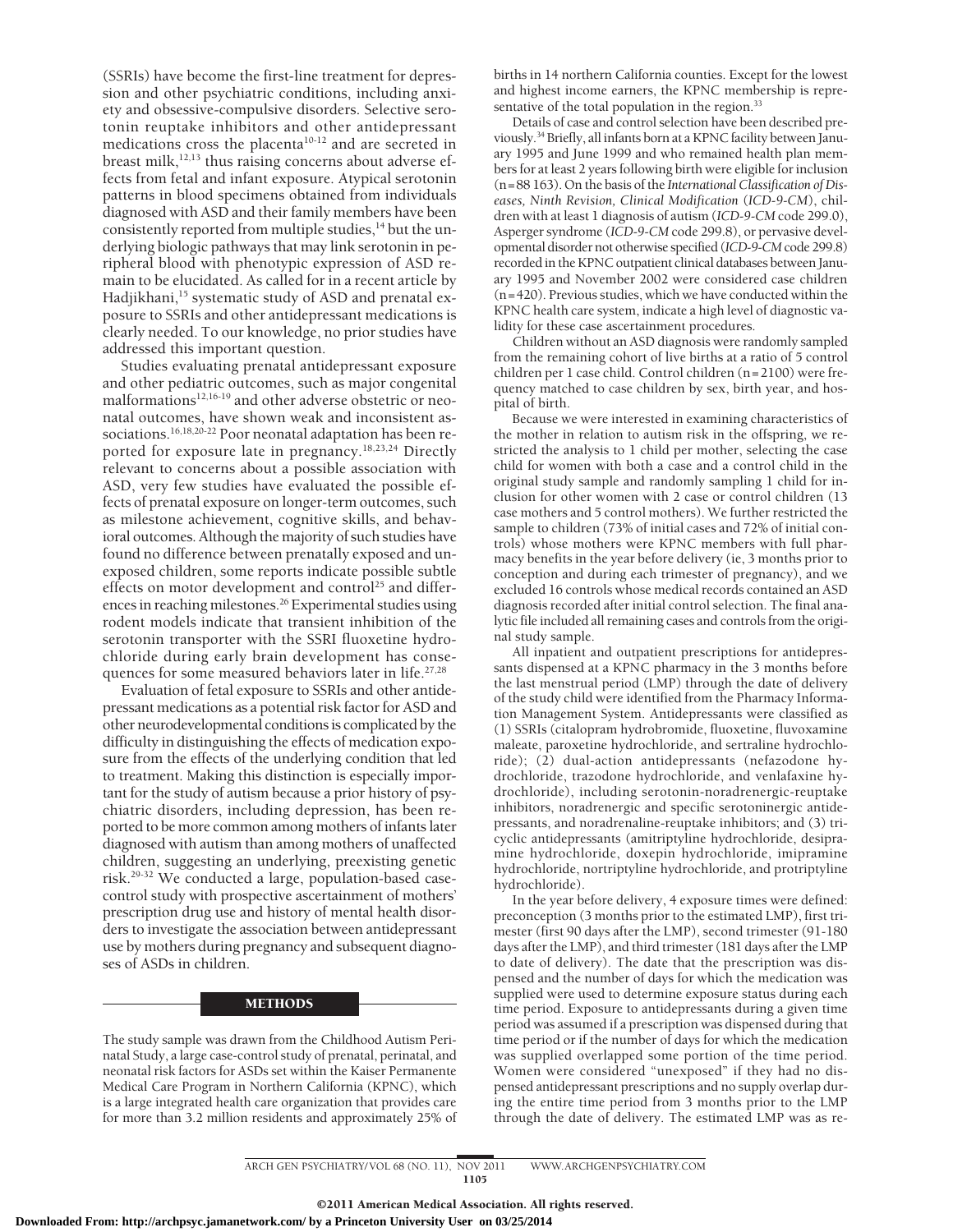#### **Table 1. Characteristics of the Study Population From the Kaiser Permanente Medical Care Program in Northern California**

|                                 | No. (%)                       |                               |         |
|---------------------------------|-------------------------------|-------------------------------|---------|
| <b>Characteristic</b>           | <b>ASD Cases</b><br>$(n=298)$ | <b>Controls</b><br>$(n=1507)$ | P Value |
| <b>Mothers</b>                  |                               |                               |         |
| Age, mean (SD), y               |                               | 31.60 (5.19) 30.19 (5.74)     | < 0.001 |
| Race/ethnicity                  |                               |                               |         |
| White, non-Hispanic             | 163 (54.7)                    | 700 (46.4)                    |         |
| White, Hispanic                 | 40 (13.4)                     | 307 (20.4)                    |         |
| <b>Black</b>                    | 27(9.1)                       | 151(10.0)                     | .04     |
| Asian                           | 28(9.4)                       | 149 (9.9)                     |         |
| Other                           | 40 (13.4)                     | 200 (13.3)                    |         |
| Education                       |                               |                               |         |
| $\leq$ High school <sup>a</sup> | 10(3.4)                       | 115(7.6)                      |         |
| High school <sup>b</sup>        | 51(17.1)                      | 407 (27.0)                    |         |
| College                         | 166(55.7)                     | 755 (50.1)                    | < 0.01  |
| Postgraduate                    | 70 (23.5)                     | 209 (13.9)                    |         |
| Unknown                         | 1(0.3)                        | 21(1.4)                       |         |
| Parity                          |                               |                               |         |
| Primiparous                     | 124 (41.6)                    | 636 (42.2)                    |         |
| Multiparous                     | 174 (58.4)                    | 866 (57.5)                    | .59     |
| Unknown                         | 0(0)                          | 5(0.3)                        |         |
| Children                        |                               |                               |         |
| Male sex                        | 247 (82.9)                    | 1214 (80.6)                   | .35     |
| Birth weight $<$ 2500 g         | 25(8.4)                       | 79 (5.2)                      | .03     |
| Gestational age $<$ 37 wk       | 34(11.4)                      | 110(7.3)                      | .02     |
| <b>Birth year</b>               |                               |                               |         |
| 1995                            | 86 (28.9)                     | 411 (27.3)                    |         |
| 1996                            | 66 (22.1)                     | 384 (25.5)                    |         |
| 1997                            | 63 (21.1)                     | 286 (19.0)                    | .69     |
| 1998                            | 60(20.1)                      | 320 (21.2)                    |         |
| 1999                            | 23(7.7)                       | 106(7.0)                      |         |

Abbreviation: ASD, autism spectrum disorder.

a Includes elementary and middle school and some high school.

bHigh school graduate.

corded in the medical records for women with regular menstrual periods and if in 7-day agreement with a first trimester ultrasonography; for other women, the estimated LMP was derived from a first trimester ultrasonography.

To address the analytic concern about treatment vs underlying condition for which the treatment was prescribed, the mothers' psychiatric conditions diagnosed at any time preceding delivery were identified from inpatient and outpatient databases. These included major depressive disorder (*ICD-9-CM* codes 296.2, 296.3, and 311), anxiety or phobia (*ICD-9-CM* codes 300.0 and 300.2), bipolar disorder (*ICD-9-CM* codes 296.4-296.8), obsessive-compulsive disorder (*ICD-9-CM* code 300.3), adjustment disorder (*ICD-9-CM* code 309), and schizophrenic disorders (*ICD-9-CM* code 295). Mental health diagnoses were typically made by psychiatric or internal medical specialists before the index pregnancies and by psychiatric or women's health specialists during pregnancy. Other relevant medical and utilization history data were obtained from health plan files; data on the mothers' demographic characteristics (selfreported age at delivery, race/ethnicity, educational attainment, and parity) and data on infants' characteristics (birth year, sex, birth weight, and gestational age) were obtained from birth certificates.

The characteristics of cases and controls were compared using the  $\chi^2$  test (for categorical variables), the Fisher exact test (for proportions), or the 2-sample *t* test (for continuous variables). Unconditional logistic regression analysis was con-

# **Table 2. Type of Antidepressant Prescribed in the Year Prior to Delivery of Study Children From the Kaiser Permanente Medical Care Program in Northern California, 1995-1999**

|                               | No. /Total No. (%) |                 |  |
|-------------------------------|--------------------|-----------------|--|
| <b>Type of Antidepressant</b> | <b>ASD Cases</b>   | <b>Controls</b> |  |
| Any                           | 20/298 (6.7)       | 50/1507 (3.3)   |  |
| <b>SSRIS</b>                  | 15/298(5.0)        | 34/1507 (2.3)   |  |
| Fluoxetine hydrochloride      | 10/298(3.4)        | 17/1507(1.1)    |  |
| Paroxetine hydrochloride      | 13/298 (4.4)       | 25/1507 (1.7)   |  |
| Sertraline hydrochloride      | 15/298(5.0)        | 34/1507 (2.3)   |  |
| Fluvoxamine maleate           | 10/298(3.4)        | 17/1507(1.1)    |  |
| <b>TCAs</b>                   | 5/298(1.7)         | 17/1507(1.1)    |  |
| <b>DAAs</b>                   | 2/298(0.7)         | 8/1507(0.5)     |  |
| <b>SSRIs only</b>             | 13/20 (65.0)       | 25/50 (50.0)    |  |
| SSRIs plus TCAs and/or DAAs   | 2/20(10.0)         | 9/50(18.0)      |  |
| <b>TCAs and/or DAAs</b>       | 5/20(25.0)         | 16/50 (32.0)    |  |

Abbreviations: ASD, autism spectrum disorder; DAAs, dual-action antidepressants; SSRIs, selective serotonin reuptake inhibitors; TCAs, tricyclics.

ducted to estimate unadjusted and adjusted relative risks of ASD associated with antidepressant use by the mother during the year before delivery of the study child. Analyses by specific time periods during this 1-year interval compared women with prescriptions for antidepressants during a particular time period with women who were unexposed during the full 1-year interval before delivery of the study child. We considered a covariate to be a possible confounder of the association between antidepressant exposure and autism if it was associated either with the case or control status or with exposure status in this data set  $(P < .05)$ , if it is a covariate for which we have a priori knowledge of associations with case or control status or with exposure status in the general population, or if it was a matching variable for control selection. With the exception of gestational age (which is highly correlated with birth weight but less reliably recorded in available medical records), all covariates that met 1 or more of these criteria were included as confounders in adjusted models. All variables were entered simultaneously, and all statistical tests were 2-tailed, with  $P$ <.05 considered to represent statistical significance. Further models were adjusted only for those covariates associated both with case or control status and with exposure status among control children. Models were also run with the exclusion of observations with missing data for covariates and for term births only.

To evaluate treatment with antidepressant medications independent of potential effects of the underlying condition for which treatment was prescribed, we included mental health history of the mother as a variable in selected logistic models. In addition, within the stratum of mothers with a mental health history (based on the *ICD-9-CM* codes cited), we evaluated whether antidepressant exposure in the year before delivery was associated with ASD risk in the children. All study procedures were approved by the institutional review board of KPNC and the California State Committee for the Protection of Human Subjects.

# **RESULTS**

The final study population included 298 children with ASD and 1507 control children. The characteristics of the final study population (73% of initial cases and 72% of initial controls) are shown in **Table 1**. Mothers of children with ASD were slightly older, more often White non-Hispanic, and more highly educated. A higher propor-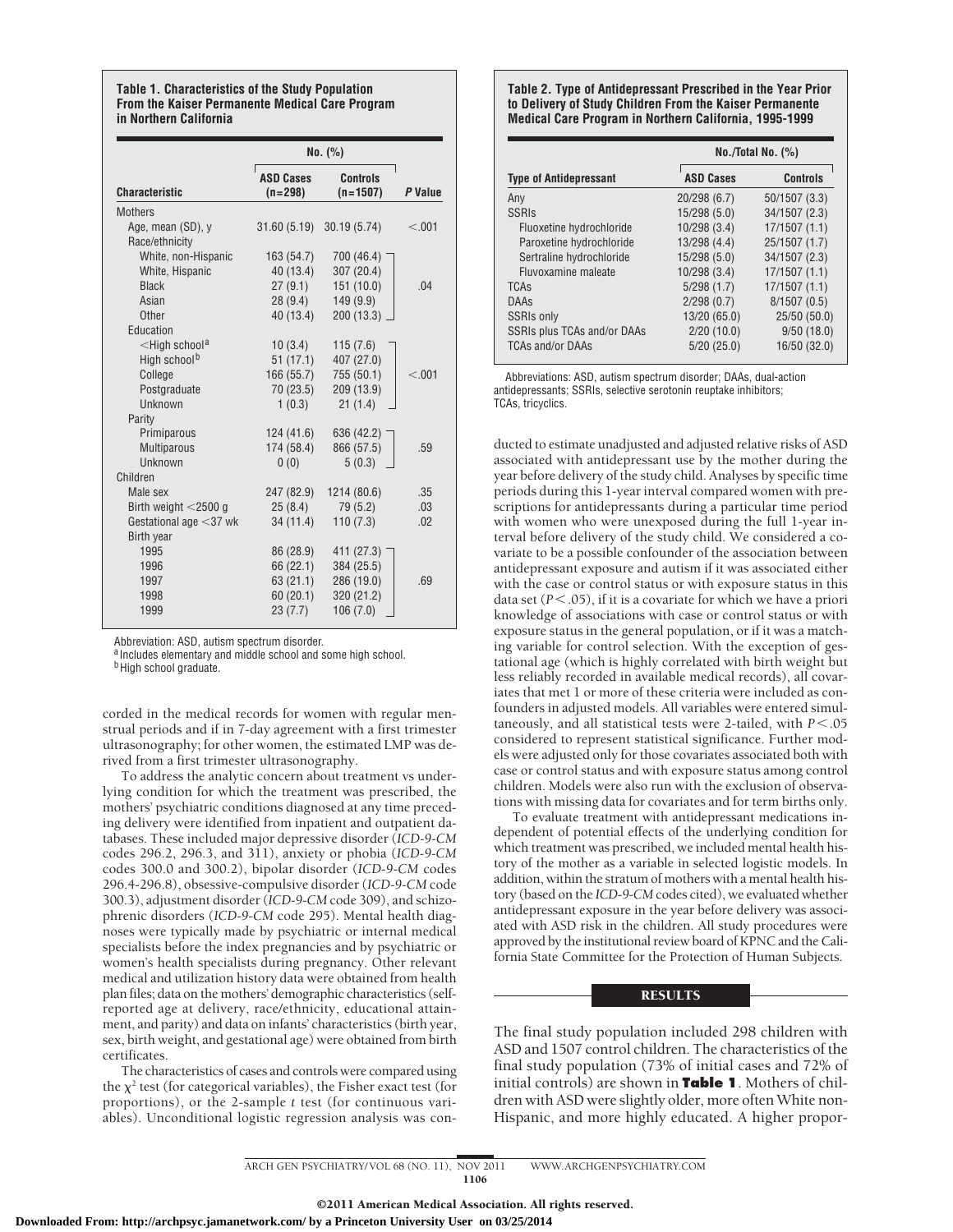**Table 3. Risk of Autism Spectrum Disorder Associated With Prescription for Antidepressants for Mothers in the Year Prior to Delivery of Study Children in the Kaiser Permanente Medical Care Program in Northern California, 1995-1999**

| Type of<br>Antidepressant         | No. (%)                       |                               |                 | OR (95% CI)           |  |
|-----------------------------------|-------------------------------|-------------------------------|-----------------|-----------------------|--|
|                                   | <b>ASD Cases</b><br>$(n=298)$ | <b>Controls</b><br>$(n=1507)$ | Crude           | Adjusted <sup>a</sup> |  |
| Unexposed in year before delivery | 278 (93.3)                    | 1457 (96.7)                   | 1.0 [Reference] | 1.0 [Reference]       |  |
| Any antidepressant                | 20(6.7)                       | 50(3.3)                       | $2.1(1.2-3.6)$  | $2.0(1.2-3.6)$        |  |
| Any SSRI                          | 15(5.1)                       | 34(2.3)                       | $2.3(1.2-4.3)$  | $2.2(1.2-4.3)$        |  |
| <b>SSRIs only</b>                 | 13(4.5)                       | 25(1.7)                       | $2.7(1.4-5.4)$  | $2.6(1.3-5.4)$        |  |
| <b>TCAs and/or DAAs</b>           | 5(1.8)                        | 16(1.1)                       | $1.6(0.6-4.5)$  | $1.6(0.5-4.5)$        |  |

Abbreviations: CI, confidence interval; DAAs, dual-action antidepressants; OR, odds ratio; SSRI, selective serotonin reuptake inhibitors; TCAs, tricyclics.<br><sup>a</sup>Adjusted for age (continuous), race/ethnicity, and education of

tion of case children had a birth weight of less than 2500 g, and more were delivered before 37 weeks of gestation. The proportion of male children, the proportion of children born in each study year, and the distribution of birth facilities were all similar between case children and control children owing to matching on these variables (data not shown).

Twenty case mothers (6.7%) and 50 control mothers (3.3%) had at least 1 prescription for an antidepressant in the year prior to the birth of the study child (**Table 2**). The majority of these case and control mothers were prescribed SSRIs (Table 2). Of the 20 case mothers who were prescribed an antidepressant medication, 13 (65%) were prescribed SSRIs only, 2 (10%) were prescribed an SSRI in combination with another antidepressant, and 5 (25%) were prescribed 1 or more non-SSRI antidepressants only. Of the 50 control mothers who were prescribed an antidepressant medication, 25 (50%) were prescribed SSRIs only, 9 (18%) were prescribed an SSRI in combination with another antidepressant, and 16 (32%) were prescribed 1 or more non-SSRI antidepressants only.

Among the children with ASD, the median age at ASD diagnosis for those with prenatal SSRI exposure was similar to that for those without prenatal SSRI exposure (3.6 vs 3.8 years of age; *P*=.61). The median number of ASD diagnoses recorded in electronic medical records was also similar between the 2 groups (5.0 vs 5.0; *P*=.63). After adjusting for maternal age, race/ethnicity, education, and child's birth weight, sex, birth year, and facility of birth, mothers of children subsequently diagnosed with ASD were twice as likely to have at least 1 antidepressant prescription in the year prior to delivery of the study child (**Table 3**). When compared with women with no antidepressant prescription during this period, women with a prescription for an SSRI were more than twice as likely to have a child later diagnosed with ASD (any SSRI: adjusted odds ratio [AOR], 2.2 [95% confidence interval {CI}, 1.2-4.3]; SSRI only: AOR, 2.6 [95% CI, 1.3-5.4]); no association was seen for the small group of women who were prescribed a non-SSRI antidepressant only (Table 3).

Owing to the small number of women prescribed antidepressants other than SSRIs and the lack of an association of other antidepressants with ASD risk, all remaining analyses were restricted to the presence or absence of treatment with SSRIs (with or without other antidepressants). Unless otherwise noted, women were

considered to be "unexposed" if they had no dispensed SSRI and no supply overlap during the year before delivery. In adjusted models with women not exposed to SSRIs as the reference group (**Table 4**, model 1), risk of ASD was significantly associated with an SSRI prescription during the preconception period, during the first trimester of pregnancy, and anytime during the year. For the second and third trimesters, during which fewer numbers of women were prescribed an SSRI, point estimates were also elevated but did not reach statistical significance (Table 4, model 1). Results were similar when models were adjusted only for maternal race/ethnicity, the only covariate associated with both case or control status and exposure status (data not shown).

# **TREATMENT VS INDICATION**

Of the 298 case mothers, 10 (3.4%) had a diagnosis of depression, and 25 (8.4%) had a history of a mental health disorder in the year prior to delivery (for 11 of these 25 women [44%], the first mental health diagnosis occurred during the index pregnancy). Of the 1507 control mothers, 41 (2.7%) had a diagnosis of depression, and 99 (6.6%) had a diagnosis of a mental health disorder (for 49 of these 99 women [49%], the first mental health diagnosis occurred during the index pregnancy). When logistic models were adjusted for a history of depression during the year prior to delivery (Table 4, model 2) or, more generally, a history of any mental health disorder during the year prior to delivery (Table 4, model 3), SSRI exposure during the first trimester remained significantly associated with risk of ASD, as was a history of SSRI exposure anytime during the year before delivery. In contrast, no association was seen between risk of ASD and the indication for treatment (ie, the mother having a history of depression [model 2] or a history of any mental health disorder [model 3]) for any time period in the year before delivery (Table 4). Results were similar when history of depression or any mental health disorder was expanded to include diagnoses recorded at any time preceding pregnancy (data not shown).

To further evaluate whether the observed association between prenatal SSRI exposure and ASD risk could be attributed to SSRI treatment rather than the indication for treatment, we conducted an analysis restricted to the subgroup of women with a history of a mental health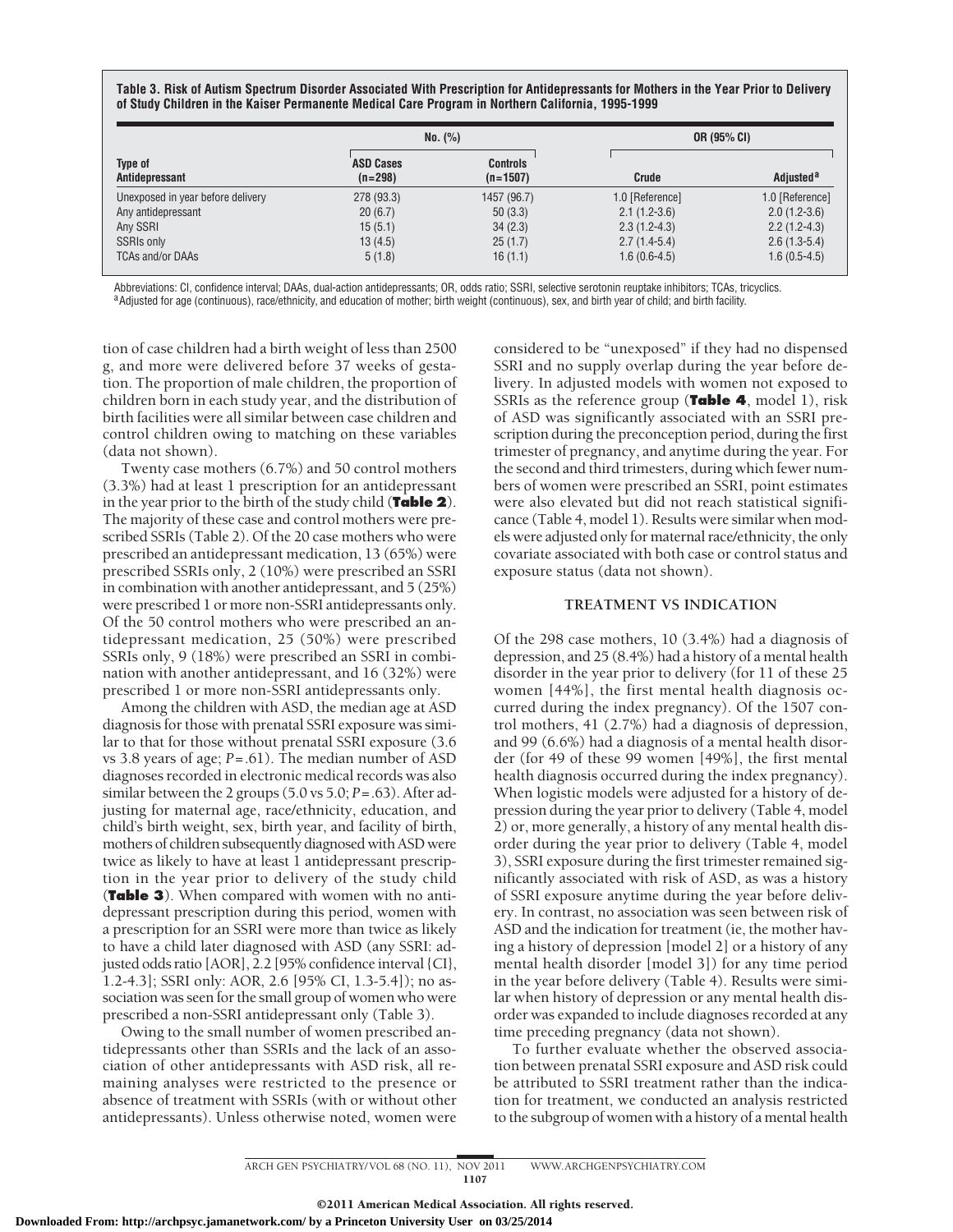**Table 4. Risk of Autism Spectrum Disorder Associated with Prescription for Selective Serotonin Reuptake Inhibitors for Mothers in the Year Prior to Delivery of Study Children in the Kaiser Permanente Medical Care Program in Northern California, 1995-1999**

|                                 | ASD Cases, No. | Controls, No. | AOR (95% CI)         |                      |                      |
|---------------------------------|----------------|---------------|----------------------|----------------------|----------------------|
|                                 |                |               | Model 1 <sup>a</sup> | Model 2 <sup>b</sup> | Model 3 <sup>c</sup> |
| No SSRI in year before delivery | 283            | 1473          | 1.0 [Reference]      | 1.0 [Reference]      | 1.0 [Reference]      |
| Preconception period            | 13             | 31            |                      |                      |                      |
| SSRI use                        |                |               | $2.1(1.1-4.2)$       | $2.3(1.0-5.2)$       | $1.9(0.9-4.2)$       |
| Maternal illness <sup>d</sup>   |                |               |                      | $0.9(0.3-2.2)$       | $1.1(0.7-2.0)$       |
| <b>First trimester</b>          | 14             | 19            |                      |                      |                      |
| SSRI use                        |                |               | $3.8(1.8-7.8)$       | $4.1(1.7-9.8)$       | $3.5(1.5-7.9)$       |
| Maternal illness <sup>d</sup>   |                |               |                      | $0.9(0.3-2.2)$       | $1.1(0.6-2.0)$       |
| Second trimester                | 5              | 13            |                      |                      |                      |
| SSRI use                        |                |               | $1.9(0.7-5.6)$       | $1.8(0.5-6.3)$       | $1.5(0.5-5.0)$       |
| Maternal illness <sup>d</sup>   |                |               |                      | $1.1(0.4-3.2)$       | $1.3(0.7-2.3)$       |
| Third trimester                 | 6              | 11            |                      |                      |                      |
| SSRI use                        |                |               | $2.9(1.0-8.0)$       | $2.4(0.7-8.0)$       | $2.2(0.7-6.9)$       |
| Maternal illness <sup>d</sup>   |                |               |                      | $1.3(0.5-3.5)$       | $1.4(0.8-2.4)$       |
| Year before delivery            | 15             | 34            |                      |                      |                      |
| SSRI use                        |                |               | $2.2(1.2-4.2)$       | $2.5(1.1-5.5)$       | $2.1(1.0-4.4)$       |
| Maternal illness <sup>d</sup>   |                |               |                      | $0.8(0.3-2.0)$       | $1.1(0.6-1.9)$       |

Abbreviations: AOR, adjusted odds ratio; ASD, autism spectrum disorder; CI, confidence interval; SSRI, selective serotonin reuptake inhibitor.

 $^a$ Adjusted for age (continuous), race/ethnicity, and education of mother; birth weight (continuous), sex, and birth year of child; and birth facility.<br><sup>b</sup>Adjusted for all variables in model 1 and mother's history of dep

<sup>c</sup>Adjusted for all variables in model 1 and mother's history of any mental health disorders in year before delivery.

<sup>d</sup> History of depression in year before delivery for model 2 and history of any mental health disorder in year before delivery for model 3.

**Table 5. Severity of Mental Health Condition Among Mothers Using Selective Serotonin Reuptake Inhibitors in the Year Before Delivery at the Kaiser Permanente Medical Care Program in Northern California, 1995-1999**

|                                                               | Mean (SD)                                                          |                                                                   |                      |
|---------------------------------------------------------------|--------------------------------------------------------------------|-------------------------------------------------------------------|----------------------|
|                                                               | <b>ASD Cases With Prenatal</b><br><b>SSRI Exposure</b><br>$(n=15)$ | <b>Controls With Prenatal</b><br><b>SSRI Exposure</b><br>$(n=34)$ | P Value <sup>a</sup> |
| Psychiatric hospitalizations, <sup>b</sup> No. (%) of mothers | 1(6.7)                                                             | 6(17.6)                                                           | .41                  |
| Psychiatric hospitalizations <sup>c</sup>                     | 0.07(0.26)                                                         | 0.21(0.48)                                                        | .19                  |
| SSRI prescriptions <sup>d</sup>                               | 8.2(7.6)                                                           | 5.6(6.0)                                                          | .20                  |
| Days' supply of SSRI <sup>e</sup>                             | 256.53 (202.86)                                                    | 222.03 (216.66)                                                   | .60                  |

Abbreviations: ASD, autism spectrum disorder; SSRI, selective serotonin reuptake inhibitors.

a Using the Fisher exact test.

b Ever hospitalized for inpatient psychiatric care before date of delivery.

cNumber of inpatient psychiatric stays before date of delivery.

<sup>d</sup> Number of SSRI prescriptions between January 1, 1994, and date of delivery.

<sup>e</sup>Days' supply of SSRI prescriptions (no overlap) between January 1, 1994, and date of delivery.

disorder in the year before delivery (25 case mothers and 99 control mothers). Risk of ASD associated with SSRI use anytime during this year was somewhat elevated in this subgroup but did not reach statistical significance (OR, 1.6 [95% CI, 0.6-4.0]) in unadjusted models, perhaps owing to small numbers. The small number of women precluded analyses that were adjusted for covariates or limited to women with a history of depression during this year.

# **OTHER POSSIBLE CONFOUNDERS**

Although we found no association between ASD and a history of depression or a history of any mental health disorder in models that also included a term for SSRI exposure (Table 4, models 2 and 3), it is possible that women who were prescribed SSRIs during the year before deliv-

ery had a more severe underlying condition that accounts for our finding of an association between SSRI exposure and risk of ASD. To assess this possibility, we examined selected indicators of severity among case and control mothers who were prescribed an SSRI in the year before delivery (**Table 5**). Among these women, both the proportion of women with previous psychiatric hospitalizations and the mean number of psychiatric hospitalizations were not significantly different for case mothers compared with control mothers, and neither was the mean number of SSRI prescriptions or the mean number of days' supply of SSRIs recorded in their medical records between January 1994 (when the pharmacy database was initiated) and date of delivery (Table 5) significantly different between case and control mothers.

We also performed a sensitivity analysis to examine the possibility that the association between a first tri-

ARCH GEN PSYCHIATRY/ VOL 68 (NO. 11), NOV 2011 WWW.ARCHGENPSYCHIATRY.COM 1108

©2011 American Medical Association. All rights reserved.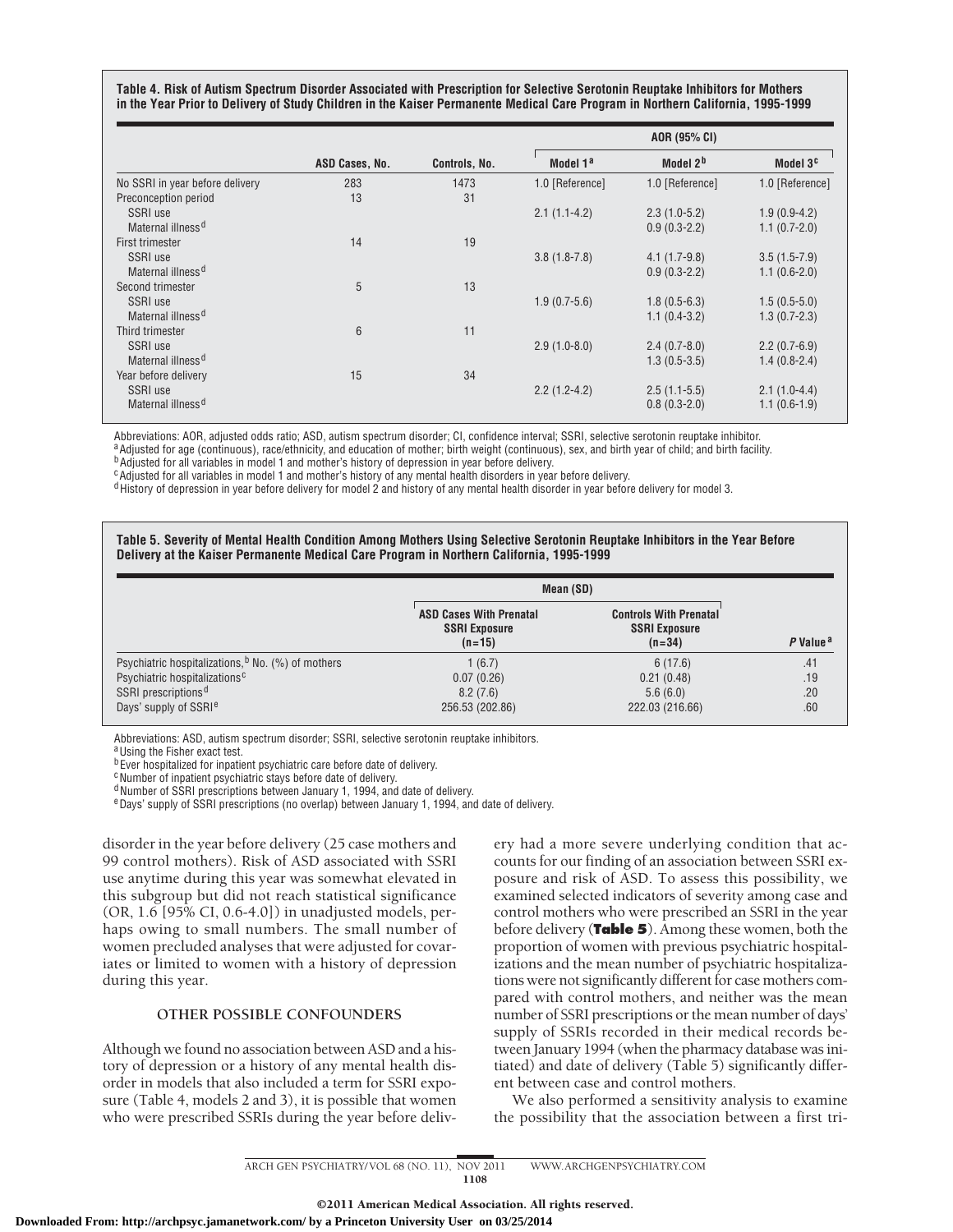mester prescription for an SSRI and increased risk of ASD risk was a consequence of exposure misclassification. For this analysis, women whose last dispensed SSRI prescription predated the LMP (4 case mothers and 16 control mothers) were considered unexposed throughout pregnancy, even if the days' supply overlapped with the LMP. Risk of ASD associated with first trimester SSRI exposure remained elevated after adjustment for all demographic factors and for history of depression during the year before delivery (AOR, 4.5; [95% CI, 1.7-12.0]) or any mental health disorder during the year before delivery (AOR, 3.7 [95% CI, 1.5-9.3]).

In further analyses, we restricted the case group to those from simplex families (ie, only 1 child with ASD in the family;  $N = 279$ ). Results were similar to those for the full study group (data not shown). Results were also similar to those obtained for the full study group when adjusted models excluded observations with missing data on mothers' education and/or parity (data not shown) and when restricted to term births (264 case children and 1397 control children) (data not shown).

# **COMMENT**

In this population-based study with prospectively collected data and an analytic approach that simultaneously considered both SSRI exposure (treatment) and mental health history of mother (indication), we found an approximately 2-fold increased risk of ASD associated with treatment with SSRIs of the mother during the year before delivery and an approximately 3-fold increased risk associated with treatment during the first trimester, independent of indication. Additionally, we observed no increase in ASD risk associated with a history of mental health disorders after controlling for SSRI use during pregnancy. Despite the significant association, the number of women in this population exposed to SSRIs was modest, and the proportion of children with ASD in this population that can be statistically attributed to prenatal SSRI exposure is quite low: 2.1% for exposure during the year before delivery, and 2.3% for exposure during the first trimester.

To our knowledge, very few studies have evaluated possible associations between prenatal exposure to SSRIs and outcomes observable beyond the neonatal or early postnatal period, such asmilestone achievement, cognitive skills, and behavioral characteristics. In general, studies have been hampered by small numbers of subjects and inadequate control for indication for treatment. Casper et al<sup>25</sup> reported possible subtle effects of in utero SSRI exposure on motor development and motor control in children 6 to 40 months of age. Pedersen et al<sup>26</sup> found some delays in reaching motor milestones with second or third trimester exposure to antidepressants (compared with children born to women with untreated depression), but delays were within the range of normal development and resolved by 19 months of age. In a recent review of studies to date, Gentile and Galbally<sup>35</sup> concluded that, despite the differences in the age of children studied, the measurements used, and the different aspects of neurodevelopment that were assessed, little evidence has emerged indicating differences between exposed and unexposed children.

There are a number of biologically plausible explanations for our finding of an association between prenatal SSRI exposure and ASD. Multiple prior studies have indicated that abnormalities in serotonin levels and serotoninergic pathways may play a role in autism.<sup>36</sup> Brain imaging studies have demonstrated atypical development in brain serotonin synthesis capacity in children with ASD<sup>37,38</sup> and abnormalities in serotonin receptor 2A binding in the cerebral cortex.39 Other studies have reported elevated levels of serotonin in peripheral blood but low serotonin levels in the brain and decreased serotonin receptor binding in individuals with autism.<sup>40-45</sup> Abnormalities in serotoninrelated genes have also been identified in studies of autism, although results are inconsistent across studies.<sup>46,47</sup> Pharmacological interventions with drugs acting on the serotonin receptor 2, including the SSRI fluoxetine, have shown improvements in some autistic behaviors in children<sup>48-52</sup>; other studies have shown that a decreased serotonin level in the central nervous system is associated with increased autistic symptoms.<sup>53</sup> A recent Cochrane review<sup>54</sup> concluded that there is no evidence that SSRIs are effective as a treatment for children with autism and that there is emerging evidence that they may cause harm.

In rodent models, transient inhibition of the serotonin transporter by the SSRI fluoxetine during early brain development produced abnormal emotional behaviors in adult animals, indicating a critical role for serotonin in the maturation of brain systems.<sup>27,28,55,56</sup> The effects of early exposure to SSRIs mimic the behavioral phenotype of mice genetically deficient in serotonin transporter expression.27 During early fetal development when the bloodbrain barrier is still incomplete, the main source of serotonin in rodents is of maternal origin, and maternal serotonin production in these animal models is an important determinant of normal development.<sup>57</sup> Whether there are parallel relationships in humans is not yet known. Collectively, these studies suggest the possibility that prenatal exposure to SSRIs may operate directly on the developing brain, perhaps selectively in fetuses with abnormalities in serotonin-related genes.

Our finding of a link between prenatal SSRI exposure and childhood ASDs is complicated by the difficulty in distinguishing the effects of medication exposure from the effects of the underlying condition that led to treatment. In other words, childhood ASDs could also be associated with a family history of psychiatric disorders; several population-based studies $29-32$  have reported an association between family history of schizophrenia or affective disorders and ASD, suggesting a likely link through genetic pathways. However, because these studies<sup>29-32</sup> did not consider maternal treatment with and prenatal exposure to antidepressant medications, caution is warranted in interpreting their findings. In our study, we do not find an association between ASD and a history of depression or other mental health disorders on the part of the mother in the absence of treatment with SSRIs, suggesting that some of the previously reported findings of an association between ASD and family history of psychiatric disorders may be mediated by maternal treatment and fetal exposure.

Finally, physiologic changes related to a mother's stress or depression during pregnancy, in combination with SSRI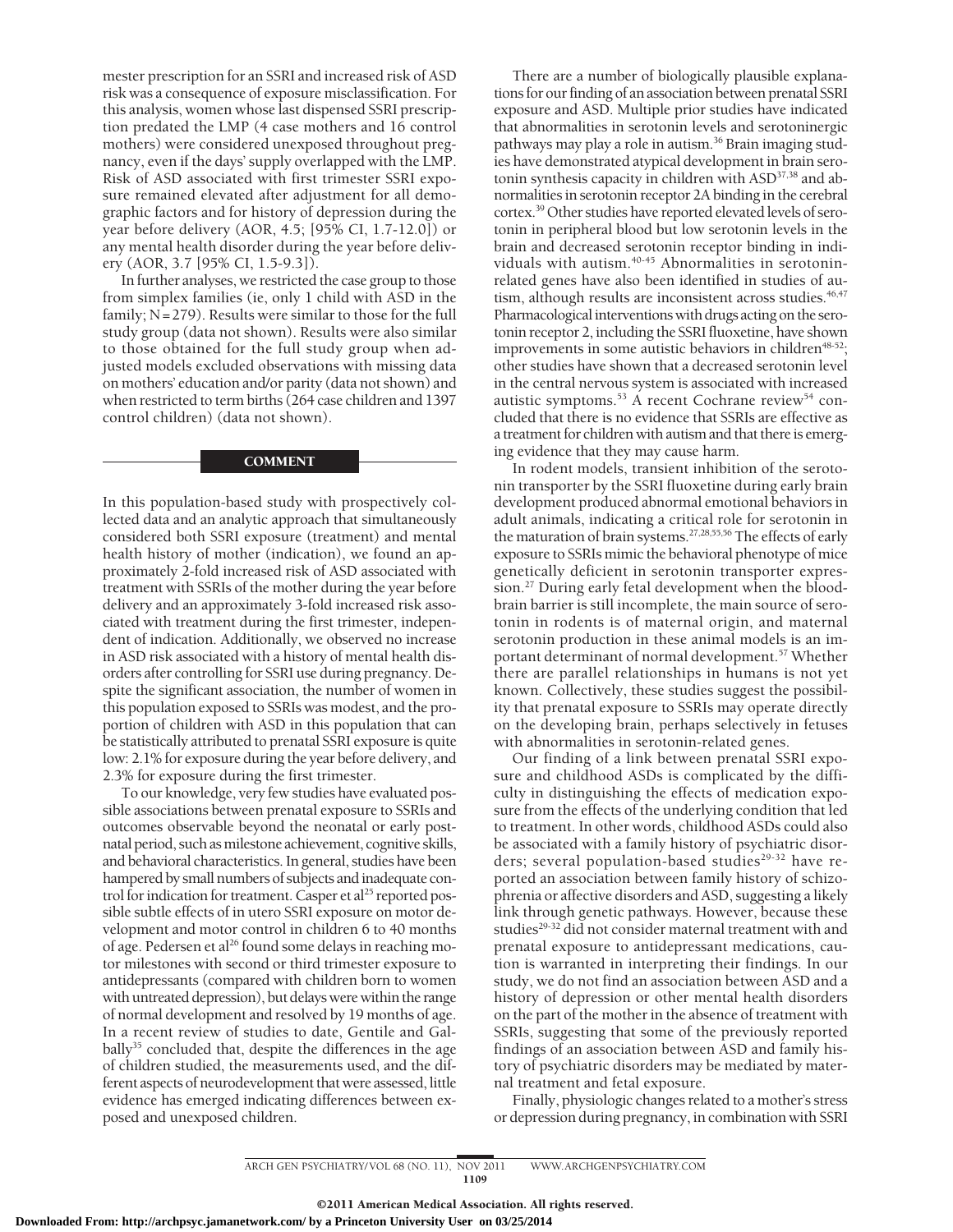exposure, may contribute to changes in fetal brain development leading to a later diagnosis of ASD. Maternal stress has been shown to decrease serotonin levels and the density of synapses in the hippocampus of offspring, and these changes in brain development have been linked to alterations in spatial learning, memory, and other changes in prenatally stressed rodents.58,59 A recently reported experimental model demonstrates that the combined effect of maternal serotonin transporter genotype and prenatal stress may contribute to autistic-like behaviors in offspring.<sup>60</sup> Whether the combined effects of prenatal SSRI exposure and prenatal stress is etiologically related to ASD in humans remains to be elucidated.

To our knowledge, our study is the first to directly examine antidepressant use during pregnancy as a potential risk factor for childhood ASD. A substantial strength of our study is our reliance on data documented in medical records and thus recorded at the time of diagnosis or treatment, avoiding potential biases associated with the mothers' recall after diagnosis of ASD in the children. Mother-child pairs were not self-selected for our study but represent a population-based series of cases and controls from a large health care organization that serves approximately 30% of the population in a 14-county region of northern California. The frequency of in utero exposure to any antidepressant medication or specifically to SSRIs among control children in our study is very similar to that reported for deliveries during 1996 in a large study using automated administrative data from 7 health maintenance organizations in the United States, 61 is somewhat higher than that reported from the Netherlands from this time period,<sup>62</sup> and is lower than that reported from a Tennessee Medicaid population.<sup>63</sup>

Despite these strengths, several limitations need to be considered when interpreting the results of our study. Case or control status for most children in the study sample was not directly validated through clinical evaluations conducted for our study. In a prior study,  $64$  a subset of 50 children who ended up in our study underwent clinical evaluation with the Autism Diagnostic Interview–Revised<sup>65</sup> and the Autism Diagnostic Observation Schedule–Generic<sup>66</sup>; 94% of these children met criteria for ASD on both instruments, and 100% met criteria on at least one. Furthermore, validation studies conducted by the investigators that included a full review of diagnostic information recorded in KPNC medical records have demonstrated that at least 90% of children with an ASD diagnosis recorded in the KPNC electronic databases meet *DSM-IV*<sup>67</sup> criteria for autism.34 Any misclassification with regard to case or control status would likely bias results toward the null, diminishing our ability to detect a true association between antidepressant use by the mothers and ASD in children. Another limitation of our reliance on medical records is that we were unable to validate actual use of antidepressants by the mothers during the time period of interest because we relied on documentation of dispensed prescriptions. Of particular concern is that first trimester exposure may be overestimated, although the sensitivity analysis that we conducted to address this concern did not alter our results. The half-lives of fluoxetine and nor-

fluoxetine are relatively short, approximately 1 to 3 days and 7 to 15 days, respectively,<sup>68</sup> but antidepressants may be sequestered in lipophilic fetal tissues such as the brain, prolonging the period of exposure for the developing fetus after ingestion of the medication has been discontinued by the mother. In addition, we were not able to obtain information on any antidepressant medications that may have been obtained through non-KPNC pharmacies or other sources. A recent survey of self-reported behavior among adult members of KPNC indicated that only 2.6% obtained medications from out-of-system pharmacies, 4.5% from friends or family, and 3.3% from free samples. These findings do not represent mutually exclusive outside sources.<sup>69</sup>

Uncontrolled confounding by variables that we could not measure must also be considered. Of particular concern is that mothers of children with ASD in our study may be more likely to have prior children with ASD and also to have been treated with SSRIs to help them manage the challenges of parenting an affected child. Thus, our measure of SSRI exposure, particularly in mothers of children with ASD, may in part represent unmeasured underlying genetic risk. Interestingly, prenatal exposure to SSRIs remained associated with increased risk of ASD in simplex families. A further concern is that we have no data on breastfeeding, and children exposed in utero may also be those most likely to be exposed postnatally through breast milk. However, our finding of a stronger association with first trimester exposure suggests that substantial confounding by postnatal exposure is unlikely. Our findings may also be a result of detection bias, such that women who were prescribed SSRIs as treatment for anxiety may be more concerned about their child's development and more likely to have their child assessed, leading to more diagnoses of ASD.

For a small number of case and control mothers, the pharmacy records documented that SSRI prescriptions were dispensed in the year prior to delivery, but there was no corresponding mental health diagnosis recorded in the mothers' medical records for that time period (3 case mothers and 4 control mothers). This suggests either that some mental health diagnoses were not recorded in the mothers' medical records and/or that SSRIs were being prescribed for conditions other than the mental health diagnoses included in our study. For this reason, our findings with regard to mental health history adjusted for SSRI exposure should be interpreted with caution.

Our results suggest that prenatal exposure to SSRIs, especially during the first trimester, may modestly increase the risk of ASDs. The fraction of cases of ASD that may be attributed to use of antidepressants by the mother during pregnancy is less than 3% in our population, and it is reasonable to conclude that prenatal SSRI exposure is very unlikely to be a major risk factor for ASD. Although these findings indicate that maternal treatment with SSRIs during pregnancy may confer some risk to the fetus with regard to neurodevelopment, this potential risk must be balanced with the risk to the mother or fetus of untreated mental health disorders. We recommend that our findings be considered as preliminary and treated with caution, pending results from further studies designed to address the very complex question of whether prena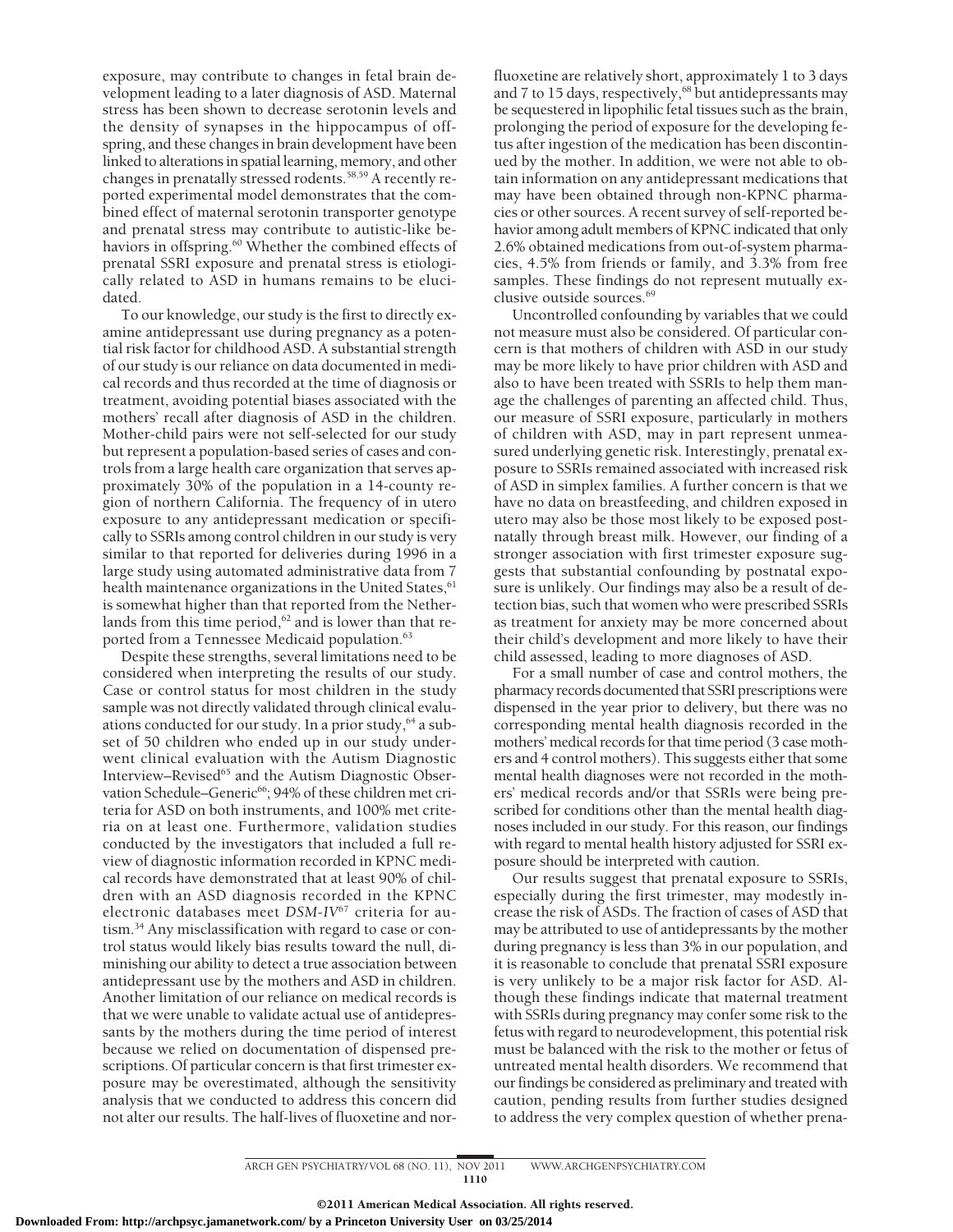tal exposure to SSRIs may be etiologically linked to later diagnoses of ASDs in offspring.

**Submitted for Publication:** August 23, 2010; final revision received April 4, 2011; accepted May 10, 2011.

**Published Online:** July 4, 2011. doi:10.1001 /archgenpsychiatry.2011.73

**Correspondence:** Lisa A. Croen, PhD, Division of Research, Kaiser Permanente Northern California, 2000 Broadway, Oakland, CA 94612 (lisa.a.croen@kp.org). **Financial Disclosure:** None reported.

**Funding/Support:**This studywas supportedin part byKaiser Permanente Community Benefit Clinician Research Fund and Cooperative Agreement U10/CCU920392 from the Centers for Disease Control and Prevention.

**Disclaimer:** The views expressed in this article are those of the authors and do not necessarily represent the official views of the Centers for Disease Control and Prevention.

**Additional Contributions:** We thank Bruce Fireman, MA, and Karin Nelson, MD, for their careful review and valuable input regarding earlier versions of this article.

#### REFERENCES

- 1. Folstein S, Rutter M. Infantile autism: a genetic study of 21 twin pairs. *J Child Psychol Psychiatry*. 1977;18(4):297-321.
- 2. Bailey A, Le Couteur A, Gottesman I, Bolton P, Simonoff E, Yuzda E, Rutter M. Autism as a strongly genetic disorder: evidence from a British twin study. *Psychol Med*. 1995;25(1):63-77.
- 3. Ritvo ER, Freeman BJ, Mason-Brothers A, Mo A, Ritvo AM. Concordance for the syndrome of autism in 40 pairs of afflicted twins. *Am J Psychiatry*. 1985;142 (1):74-77.
- 4. Steffenburg S, Gillberg C, Hellgren L, Andersson L, Gillberg IC, Jakobsson G, Bohman M. A twin study of autism in Denmark, Finland, Iceland, Norway and Sweden. *J Child Psychol Psychiatry*. 1989;30(3):405-416.
- 5. Arndt TL, Stodgell CJ, Rodier PM. The teratology of autism. *Int J Dev Neurosci*. 2005;23(2-3):189-199.
- 6. Bauman ML, Kemper TL. Neuroanatomic observations of the brain in autism: a review and future directions. *Int J Dev Neurosci*. 2005;23(2-3):183-187.
- 7. Lotter V. Epidemiology of autistic conditions in young children: I, prevalence. *Soc Psychiatry*. 1966;1:124-137. doi:10.1007/BF00584048.
- 8. Kogan MD, Blumberg SJ, Schieve LA, Boyle CA, Perrin JM, Ghandour RM, Singh GK, Strickland BB, Trevathan E, van Dyck PC. Prevalence of parent-reported diagnosis of autism spectrum disorder among children in the US, 2007. *Pediatrics*. 2009;124(5):1395-1403.
- 9. Centers for Disease Control and Prevention. Prevalence of autism spectrum disorders: Autism and Developmental Disabilities Monitoring Network, United States, 2006 [published correction appears in *MMWR Surveill Summ*. 2010 Aug 6;59(30):956]. *MMWR Surveill Summ*. 2009;58(10):1-20.
- 10. Kalra S, Born L, Sarkar M, Einarson A. The safety of antidepressant use in pregnancy. *Expert Opin Drug Saf*. 2005;4(2):273-284.
- 11. Kendall-Tackett K, Hale TW. The use of antidepressants in pregnant and breastfeeding women: a review of recent studies. *J Hum Lact*. 2010;26(2):187-195.
- 12. De las Cuevas C, Sanz EJ. Safety of selective serotonin reuptake inhibitors in pregnancy. *Curr Drug Saf*. 2006;1(1):17-24.
- 13. Berle JO, Steen VM, Aamo TO, Breilid H, Zahlsen K, Spigset O. Breastfeeding during maternal antidepressant treatment with serotonin reuptake inhibitors: infant exposure, clinical symptoms, and cytochrome p450 genotypes. *J Clin Psychiatry*. 2004;65(9):1228-1234.
- 14. di Scalea TL, Wisner KL. Pharmacotherapy of postpartum depression. *Expert Opin Pharmacother*. 2009;10(16):2593-2607.
- 15. Hadjikhani N. Serotonin, pregnancy and increased autism prevalence: is there a link? *Med Hypotheses*. 2010;74(5):880-883.
- 16. Davis RL, Rubanowice D, McPhillips H, Raebel MA, Andrade SE, Smith D, Yood MU, Platt R; HMO Research Network Center for Education, Research in Therapeutics. Risks of congenital malformations and perinatal events among infants exposed to antidepressant medications during pregnancy. *Pharmacoepidemiol Drug Saf*. 2007;16(10):1086-1094.
- 17. Einarson A, Choi J, Einarson TR, Koren G. Incidence of major malformations in infants following antidepressant exposure in pregnancy: results of a large prospective cohort study. *Can J Psychiatry*. 2009;54(4):242-246.
- 18. Yonkers KA, Wisner KL, Stewart DE, Oberlander TF, Dell DL, Stotland N, Ramin S, Chaudron L, Lockwood C. The management of depression during pregnancy: a report from the American Psychiatric Association and the American College of Obstetricians and Gynecologists. *Gen Hosp Psychiatry*. 2009;31(5):403-413.
- 19. Tuccori M, Testi A, Antonioli L, Fornai M, Montagnani S, Ghisu N, Colucci R, Corona T, Blandizzi C, Del Tacca M. Safety concerns associated with the use of serotonin reuptake inhibitors and other serotonergic/noradrenergic antidepressants during pregnancy: a review. *Clin Ther*. 2009;31(pt 1):1426-1453.
- 20. Oberlander TF, Warburton W, Misri S, Aghajanian J, Hertzman C. Neonatal outcomes after prenatal exposure to selective serotonin reuptake inhibitor antidepressants and maternal depression using population-based linked health data. *Arch Gen Psychiatry*. 2006;63(8):898-906.
- 21. Oberlander TF, Warburton W, Misri S, Aghajanian J, Hertzman C. Effects of timing and duration of gestational exposure to serotonin reuptake inhibitor antidepressants: population-based study. *Br J Psychiatry*. 2008;192(5):338-343.
- 22. Pearson KH, Nonacs RM, Viguera AC, Heller VL, Petrillo LF, Brandes M, Hennen J, Cohen LS. Birth outcomes following prenatal exposure to antidepressants. *J Clin Psychiatry*. 2007;68(8):1284-1289.
- 23. Ruchkin V, Martin A. SSRIs and the developing brain. *Lancet*. 2005;365(9458): 451-453.
- 24. Sanz EJ, De-las-Cuevas C, Kiuru A, Bate A, Edwards R. Selective serotonin reuptake inhibitors in pregnant women and neonatal withdrawal syndrome: a database analysis. *Lancet*. 2005;365(9458):482-487.
- 25. Casper RC, Fleisher BE, Lee-Ancajas JC, Gilles A, Gaylor E, DeBattista A, Hoyme HE. Follow-up of children of depressed mothers exposed or not exposed to antidepressant drugs during pregnancy. *J Pediatr*. 2003;142(4):402-408.
- 26. Pedersen LH, Henriksen TB, Olsen J. Fetal exposure to antidepressants and normal milestone development at 6 and 19 months of age. *Pediatrics*. 2010;125 (3):e600-e608.
- 27. Ansorge MS, Zhou M, Lira A, Hen R, Gingrich JA. Early-life blockade of the 5-HT transporter alters emotional behavior in adult mice. *Science*. 2004;306(5697): 879-881.
- 28. Oberlander TF, Gingrich JA, Ansorge MS. Sustained neurobehavioral effects of exposure to SSRI antidepressants during development: molecular to clinical evidence. *Clin Pharmacol Ther*. 2009;86(6):672-677.
- 29. Larsson HJ, Eaton WW, Madsen KM, Vestergaard M, Olesen AV, Agerbo E, Schendel D, Thorsen P, Mortensen PB. Risk factors for autism: perinatal factors, parental psychiatric history, and socioeconomic status. *Am J Epidemiol*. 2005; 161(10):916-925, discussion 926-928.
- 30. Lauritsen MB, Pedersen CB, Mortensen PB. Effects of familial risk factors and place of birth on the risk of autism: a nationwide register-based study. *J Child Psychol Psychiatry*. 2005;46(9):963-971.
- 31. Piven J, Palmer P. Psychiatric disorder and the broad autism phenotype: evidence from a family study of multiple-incidence autism families. *Am J Psychiatry*. 1999;156(4):557-563.
- 32. Daniels JL, Forssen U, Hultman CM, Cnattingius S, Savitz DA, Feychting M, Sparen P. Parental psychiatric disorders associated with autism spectrum disorders in the offspring. *Pediatrics*. 2008;121(5):e1357-e1362.
- 33. Krieger N. Overcoming the absence of socioeconomic data in medical records: validation and application of a census-based methodology. *Am J Public Health*. 1992;82(5):703-710.
- 34. Croen LA, Grether JK, Yoshida CK, Odouli R, Van de Water J. Maternal autoimmune diseases, asthma and allergies, and childhood autism spectrum disorders: a case-control study. *Arch Pediatr Adolesc Med*. 2005;159(2):151-157.
- 35. Gentile S, Galbally M. Prenatal exposure to antidepressant medications and neurodevelopmental outcomes: a systematic review. *J Affect Disord*. 2011;128  $(1-2):1-9.$
- 36. Pardo CA, Eberhart CG. The neurobiology of autism. *Brain Pathol*. 2007;17(4):434- 447.
- 37. Chugani DC, Muzik O, Behen M, Rothermel R, Janisse JJ, Lee J, Chugani HT. Developmental changes in brain serotonin synthesis capacity in autistic and nonautistic children. *Ann Neurol*. 1999;45(3):287-295.
- 38. Chandana SR, Behen ME, Juhász C, Muzik O, Rothermel RD, Mangner TJ, Chakraborty PK, Chugani HT, Chugani DC. Significance of abnormalities in developmental trajectory and asymmetry of cortical serotonin synthesis in autism. *Int J Dev Neurosci*. 2005;23(2-3):171-182.
- 39. Murphy DGM, Daly E, Schmitz N, Toal F, Murphy K, Curran S, Erlandsson K, Eersels J, Kerwin R, Ell P, Travis M. Cortical serotonin 5-HT2A receptor binding and social communication in adults with Asperger's syndrome: an in vivo SPECT study. *Am J Psychiatry*. 2006;163(5):934-936.
- 40. Anderson GM, Horne WC, Chatterjee D, Cohen DJ. The hyperserotonemia of autism. *Ann N Y Acad Sci*. 1990;600:331-340, discussion 341-342.

ARCH GEN PSYCHIATRY/ VOL 68 (NO. 11), NOV 2011 WWW.ARCHGENPSYCHIATRY.COM 1111

©2011 American Medical Association. All rights reserved.